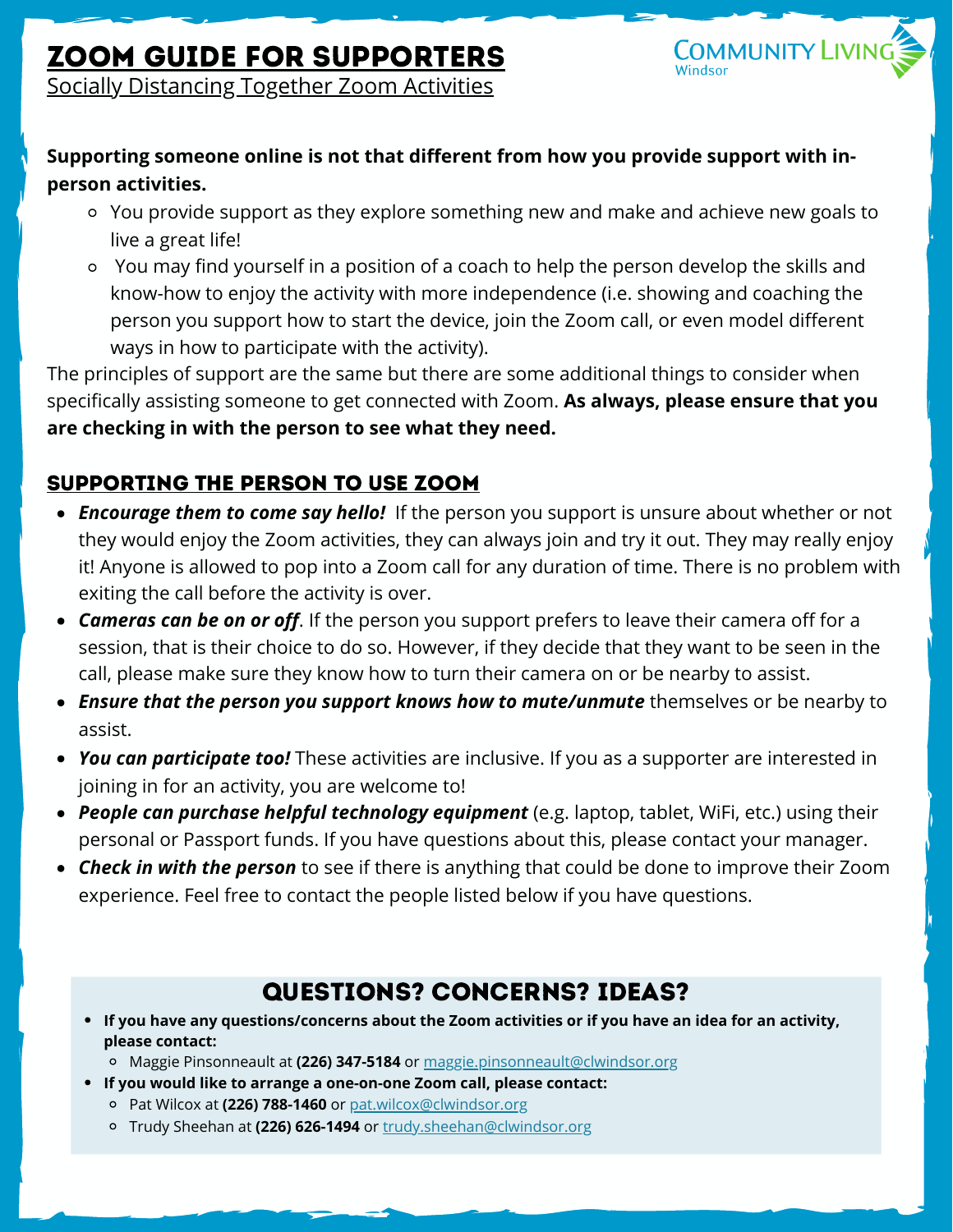## Set-Up Tips & Tricks

*Find the right space.* If the activity requires focus and concentration (i.e. BINGO or trivia), please encourage the set up of the call be in an area of their home with minimal distractions. If the activity requires space (i.e. a dance party), ensure the set up allows for enough space to move and have fun!

**COMMUNITY LIVING** 

*Be prepared!* Assist the participants as they make sure to have what they need for the activity.

 $\circ$  (e.g. Art supplies for Art Time, A/B cards for Trivia, etc.)

- *Avoid sound feedback.* When logging on with more than one device in a common space, please make sure that the devices are far enough apart to avoid feedback. Setting up devices in separate rooms may be ideal.
- *See and Be seen!*
	- $\circ$  The monitor and camera of the device should be arranged in a way so that participants can see the screen, and also be seen by the camera for them to be seen on the call (of course, if that's what they choose).
	- When logging into the call check the person's own Zoom window to see what their camera is showing. If you are still not sure, try checking in with the activity leader (e.g. "Can you see \*participant's name\*/us okay?").
	- Select the appropriate **Zoom [layout](https://support.zoom.us/hc/en-us/articles/201362323-Changing-the-video-layout-Active-Speaker-View-and-Gallery-View-#h_b80d529d-edd7-4486-8c21-bec9c9d55395)** for the person's most optimal Zoom experience.
		- On laptops and iPads there is **Speaker view** (displaying only the speaker's window) and **Gallery view** (showcases many participant windows).
		- On smaller devices and Android products, there is no large Gallery option. However, you can swipe the screen to showcase up to 4 users at a time.
	- $\circ$  Please assist the participants to set up with a light source in front of them. If there is bright light behind them or no light at all, it can be difficult to be seen on the call.
	- Assistance may be needed to adjust the camera/screen. If using a tablet, consider using a stand or purchasing a tablet case with a built-in stand.
- *Help with a bad connection.* If a poor Internet connection is making the Zoom meeting seem choppy, you can encourage the participant(s) to leave the call and log back on or, to try getting situated in another part of their home closer to the internet source/router.
- *Test the microphone levels.* Occasionally, microphones can be too loud or too quiet. You can assist the participant with **testing out their audio and [microphone](https://support.zoom.us/hc/en-us/articles/201362283-Testing-computer-or-device-audio) levels** before entering the meeting.
- *Adjust the volume.* If the person is having a difficult time hearing the audio from the call, please help them troubleshoot why this might be (e.g. the volume may be muted or too low). Perhaps headphones may be also be an option to improve the sound quality.
- *Display the activity on a TV.* Participants may enjoy the Zoom activity more if they can see it on a larger screen. You can help them set this up by connecting a laptop to the TV using an HDMI cable. Just remember that the camera is still on the laptop so you will need to consider its placement.